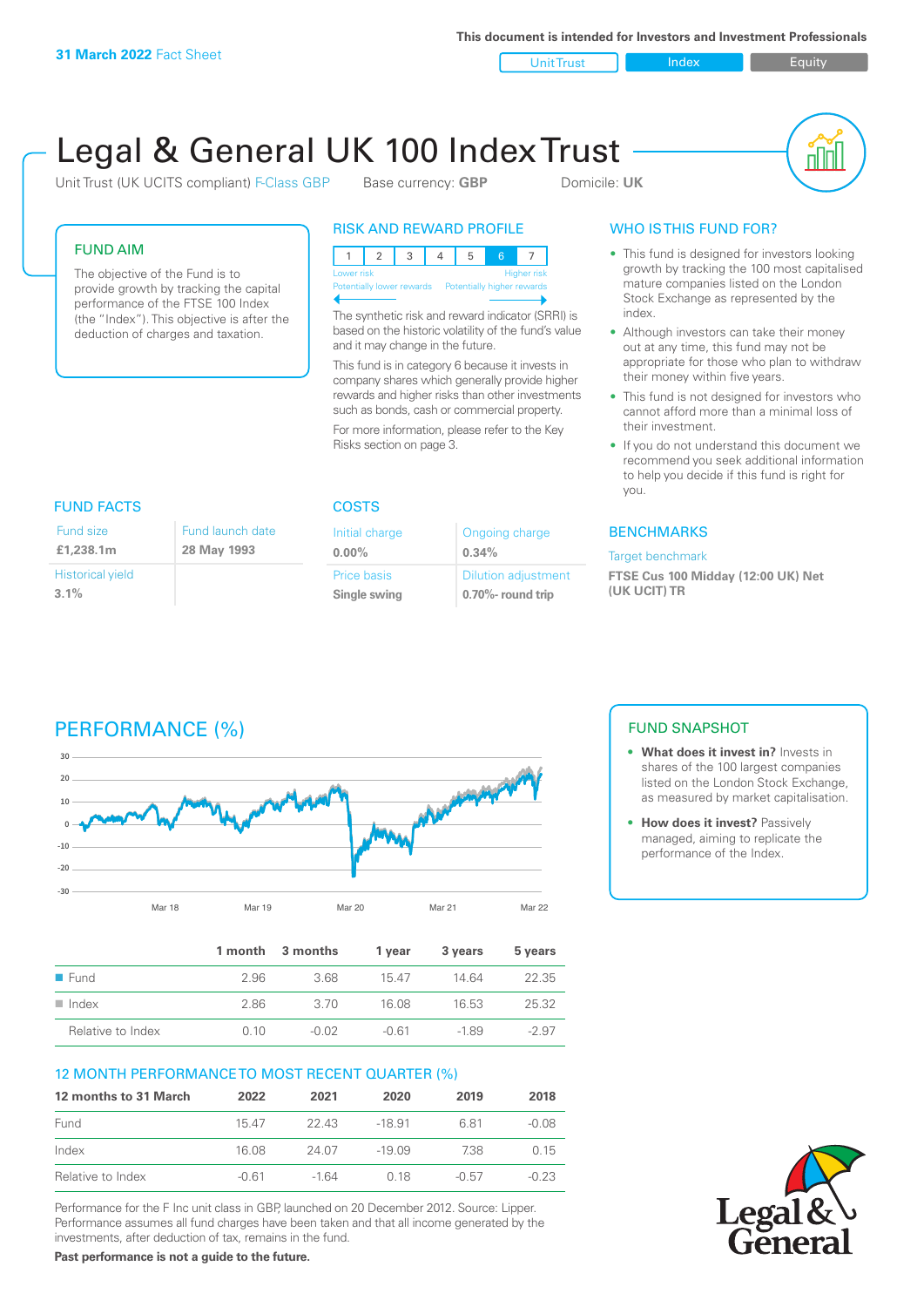# Legal & General UK 100 Index Trust

Unit Trust (UK UCITS compliant) F-Class GBP

# PORTFOLIO BREAKDOWN

All data sources are a combination of LGIM and the Fund Accountant unless otherwise stated. Totals may not sum to due to rounding. In order to minimise transaction costs, the Fund will not always own all the assets that constitute the index and on occasion it will own assets that are not in the index. The number of fund holdings can also differ from the index due to corporate events and proxy holdings.



#### SECTOR (%)

| $\blacksquare$ Financials         | 18.0 |
|-----------------------------------|------|
| ■ Consumer Staples                | 17.2 |
| ■ Health Care                     | 12.9 |
| ■ Energy                          | 11.5 |
| $\blacksquare$ Industrials        | 11.3 |
| ■ Basic Materials                 | 10.3 |
| Consumer Discretionary            | 10.1 |
| $\blacksquare$ Utilities          | 3.8  |
| $\blacksquare$ Telecommunications | 24   |
| ■ Real Estate                     | 1.6  |
| ■ Technology                      | 1.0  |
|                                   |      |

#### COUNTRY (%)

United Kingdom 100.0

#### MARKET CAPITALISATION (%) TOP 10 ISSUERS (%)

| ■ Large              | 81.4 |
|----------------------|------|
| $\blacksquare$ Mid   | 18.4 |
| $\blacksquare$ Small | 0.2  |

■ Top 10 issuers 48.3% Rest of portfolio 51.8% No. of holdings in fund 104 No. of holdings in index 100

| Shell                    | 7.9 |
|--------------------------|-----|
| Astra7eneca              | 78  |
| <b>HSBC Holdings</b>     | 5.5 |
| Diageo                   | 4.5 |
| Unilever                 | 4.5 |
| GlaxoSmithKline          | 4.1 |
| British American Tobacco | 3.7 |
| <b>BP</b>                | 36  |
| Rio Tinto                | 3.5 |
| Glencore                 | 32  |
|                          |     |



The Index Fund Management team comprises 25 fund managers, supported by two analysts. Management oversight is provided by the Global Head of Index Funds. The team has average industry experience of 15 years, of which seven years has been at LGIM, and is focused on achieving the equally important objectives of close tracking and maximising returns.